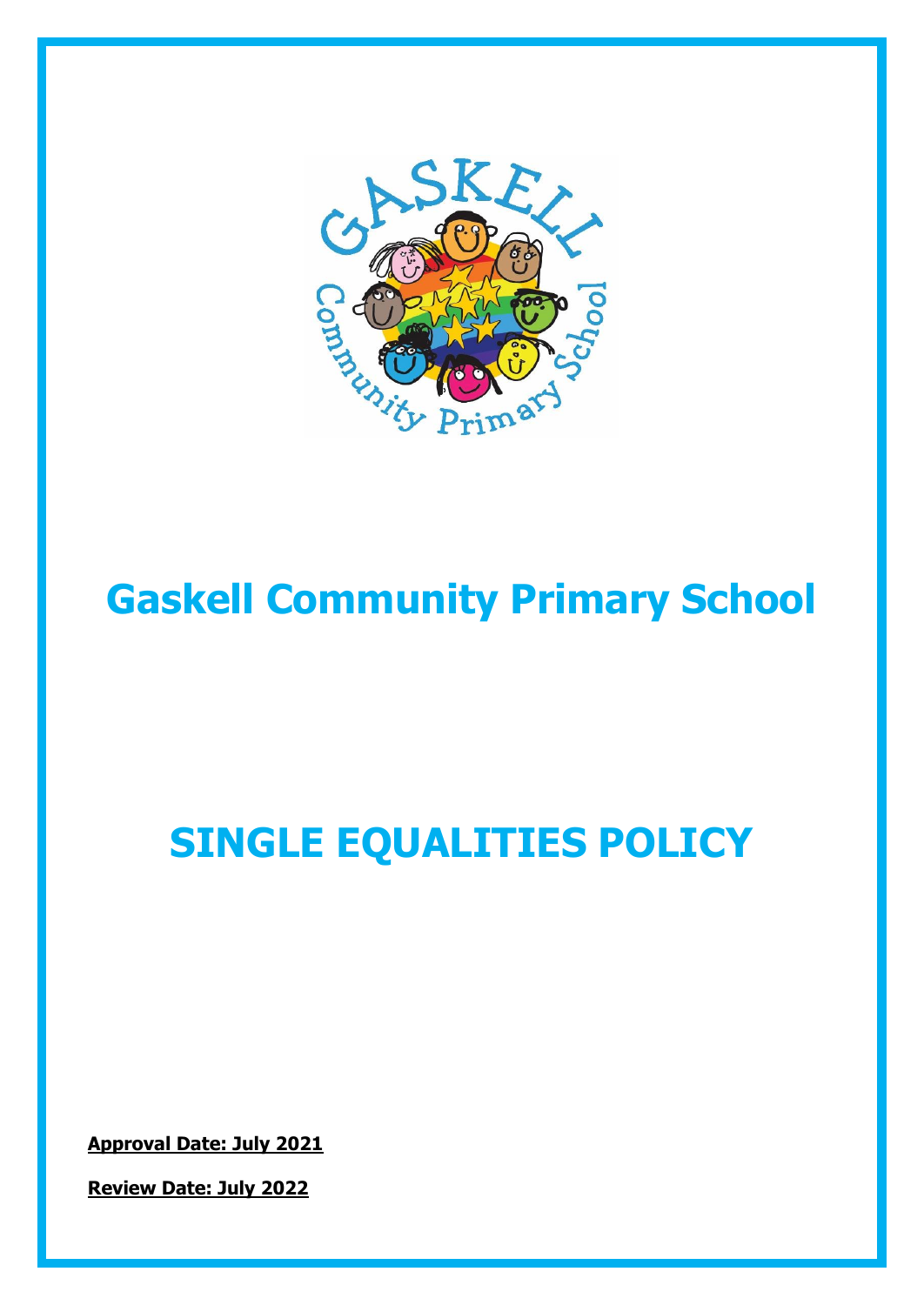#### **Overview**

The Single Equality Act which came into place October  $1<sup>st</sup>$  2010 brought together the duties that are already set out in our Race, Inclusion and Gender policies into one single Equality Duty. This policy is written to bring together and harmonise those three policies. The Single Equality Act combines the existing three duties into one new Equality Duty that covers all seven of the equality strands: age, disability, gender, gender-identity, race, religion or belief and sexual orientation. At Gaskell we will ensure that at every level, in all our work and throughout all aspects of the school community and its life, all will be treated equally.

#### **Objectives**

- 1. To ensure that all learners have equal access to a rich, broad, balanced and relevant curriculum.
- 2. To advance equality of opportunity by ensuring that teaching, learning and the curriculum promote equality, celebrate diversity and promote community cohesion and also foster good relations between those who share different views on protected characteristics (race, disability, gender, gender re-assignment, age, pregnancy and maternity, marital status, religion and belief and sexual orientation).
- 3. To eliminate any discrimination, harassment and victimisation. To ensure that no-one is unfairly or illegally disadvantaged as a consequence of their race, disability, gender, gender re-assignment, age, pregnancy and maternity, marital status, religion and belief and sexual orientation.
- 4. To recognise and celebrate diversity within our community whilst promoting community cohesion.
- 5. To ensure that those with management responsibility and individual members of staff accept responsibility for applying the policy to everything that we do including planning teaching and learning across the curriculum.
- 6. To ensure that learners and parents are fully involved in the provision made by the school and to increase transparency.
- 7. To ensure that within the school budget, adequate funding is provided to underpin this policy and that intervention, positive action and preventative action is funded where needed.

#### **Strategies**

- 1. Monitoring, evaluation and review carried out by the Senior Leadership Team will ensure that procedures and practices within the school reflect the objectives of this policy.
- 2. Parents/carers and governors will be involved and consulted about the provision being offered by the school.
- 3. Teachers will ensure that their planning, teaching and learning takes account of this policy and they will see that the equity duty underpins all their work.
- 4. The diversity within our school and the wider community will be viewed positively by all and this diversity will be recognised as a positive, rich resource for teaching, learning and the curriculum.